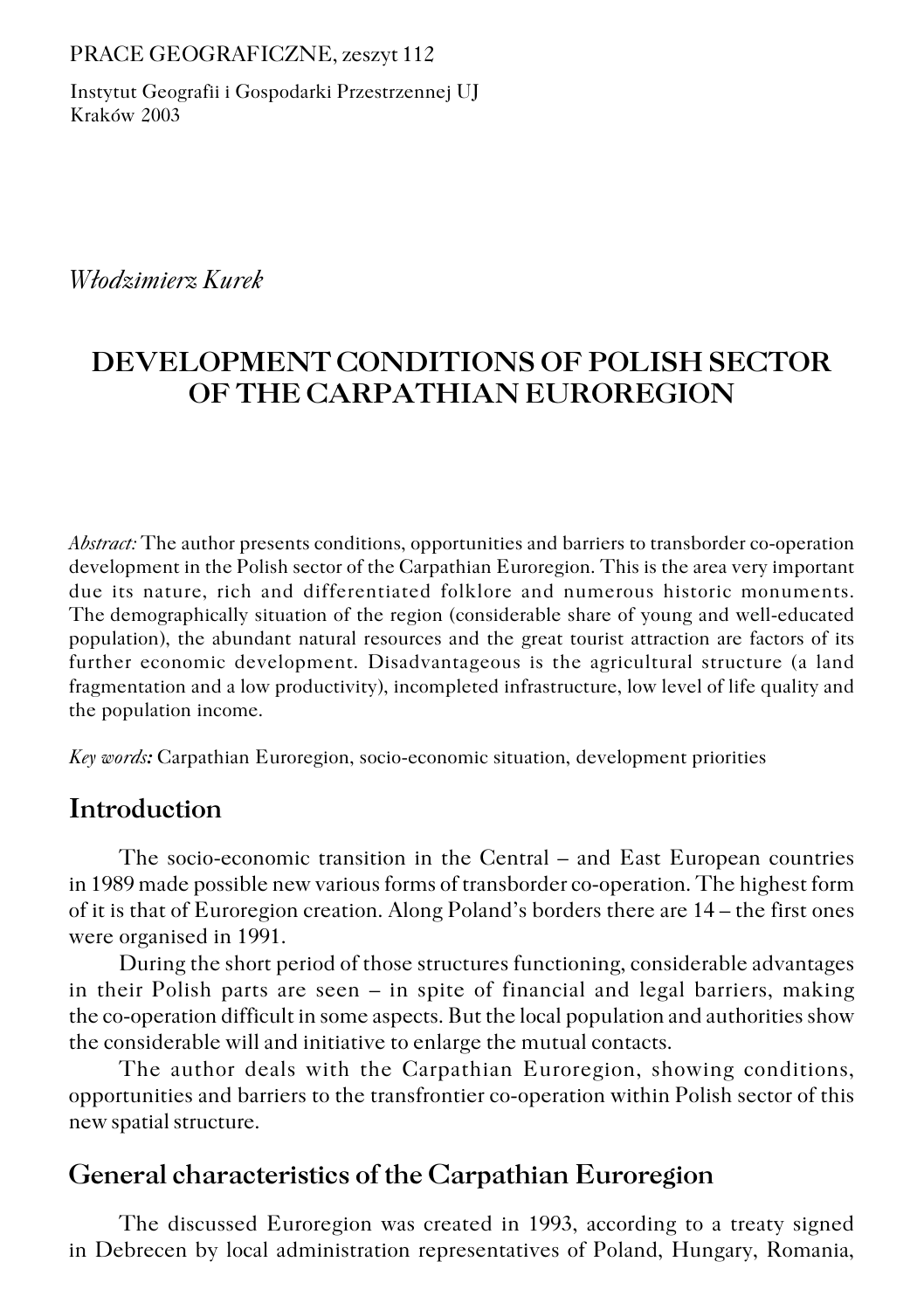

Ryc.1. Polska część Euroregionu Karpackiego Fig.1. The Polish part of the Carpathian Euroregion

Slovakia and Ukraina, all lying within the Carpathians. This mountain area shows rather unpolluted environment, the considerable tourist values and the well developed agriculture and industry, too.

Polish sector of the Euroregion lies in the southeastern Carpathian part of Poland. There are 180 communities of the Małopolskie (Cracow) and Podkarpackie (Rzeszów) voivodeships, covering 18,686 km<sup>2</sup> and populated by 2,376 thousand. (*Euroregiony...*, 1999). Forests cover the considerable share of the region. Of the natural resources, oil and natural gas are the most important. This is the zone of the glass, food−processing and wood industries, and of the oil mining. Agriculture plays also an important role. There is the transport axis from Western Europe to Ukraina.

Basic aims of the co−operation developed in the Carpathian Euroregion are as follows:

- co−operation activation, exchange of experiences and information,
- backing of the regional development,
- economic development, and that of trade,
- growth of the tourism in the areas adjacent to the State borders,
- protection and amelioration of the natural environment,
- co−operation in spatial planning,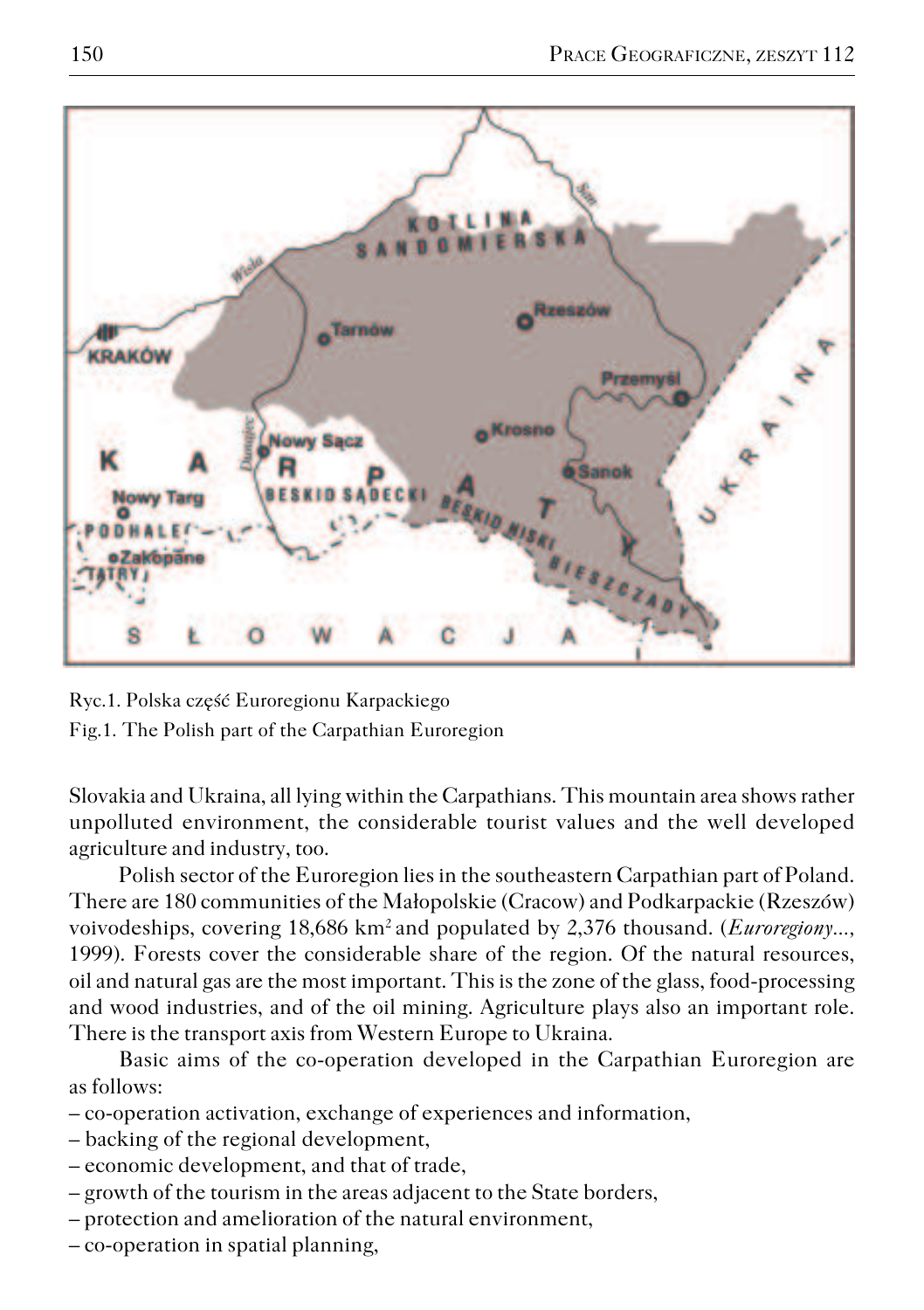- co−operation in education,
- cultural exchange and the protection of common cultural heritage,
- exchange of professional groups and those of youth,
- general amelioration of mutual relations.

In the short period of the Euroregion functioning, many examples of co−operation in various spheres can be listed. Under the Euroregion guidance organised are cultural, sport and economic events, seminars, trainings, etc. In many cities fairs are organised in order to present the socio−economic potential of the given zones and to the easy the economic contacts. A traffic through frontiers became easier. For example, in 1999 4 new borders crossings for pedestrians and cyclists were opened on Poland−Slovak border – these are: Roztoki Górne–Ruskie Sedlo, Balnica–Osadne, Czeremcha–Czertiżne and Ożenna–Niżna Polianka.

## **Diagnosis of the state of Polish sector of the Carpathian Euroregion**

*Nature.* South-Eastern Poland is known as the area of the exceptional natural values. The clean environment, an abundance of vegetation and that of fauna, with numerous species rare or perishing, the considerable number of natural ecosystems – all those let classify this part of Poland to the most precious natural regions of Europe. The most important areas are protected – these are 2 National Parks (Bieszczadzki and Magurski), nearly 70 nature reserves, 11 scenic parks and other classes of protected areas. All those cover over 50% of the Polish part of the Euroregion.

*Cultural heritage.* The heritage of material and spiritual culture, shaped during several centuries, is important for present culture−forming process. The discussed Euroregion contains areas populated by various nations and ethnic groups, which were mutually enriched in their culture and co−operated. The cultural variety of the area is also due to Roman−Catholic, Orthodox and Uniate rites, and those of Judaism. But some old ethnic groups disappeared or are vanishing, because of the civilisation pression and the unfavourable historic events. The author means Łemkos, Bojkos, Dolinians, Pogórzans and others. But the folklor is cultivated in many villages – old traditions, rites, customs are transmitted to next generations. Folk groups continue traditional dances, songs and customs. There is the considerable number of folk artists, continuing the traditions of ceramics, weaving, painting, sculpture, embroidery etc.

There are numerous churches representing the Roman−Catholic, Orthodox, and Uniate rites, and synagogues, too. Roman−Catholic churches are usually brick constructions, seldom the wooden ones, sometimes with rich inner decoration. The oldest and the most precious object of this kind, of an international significance, is the wooden church at Haczów.

For the mountains of Beskid Niski, Bieszczady and the Przemyśl Foothills typical are the wooden and brick churches of Uniate and Orthodox rites. Another group of monuments of the region are Jewish temples (synagogues) and cemeteries – often ruined, or neglected.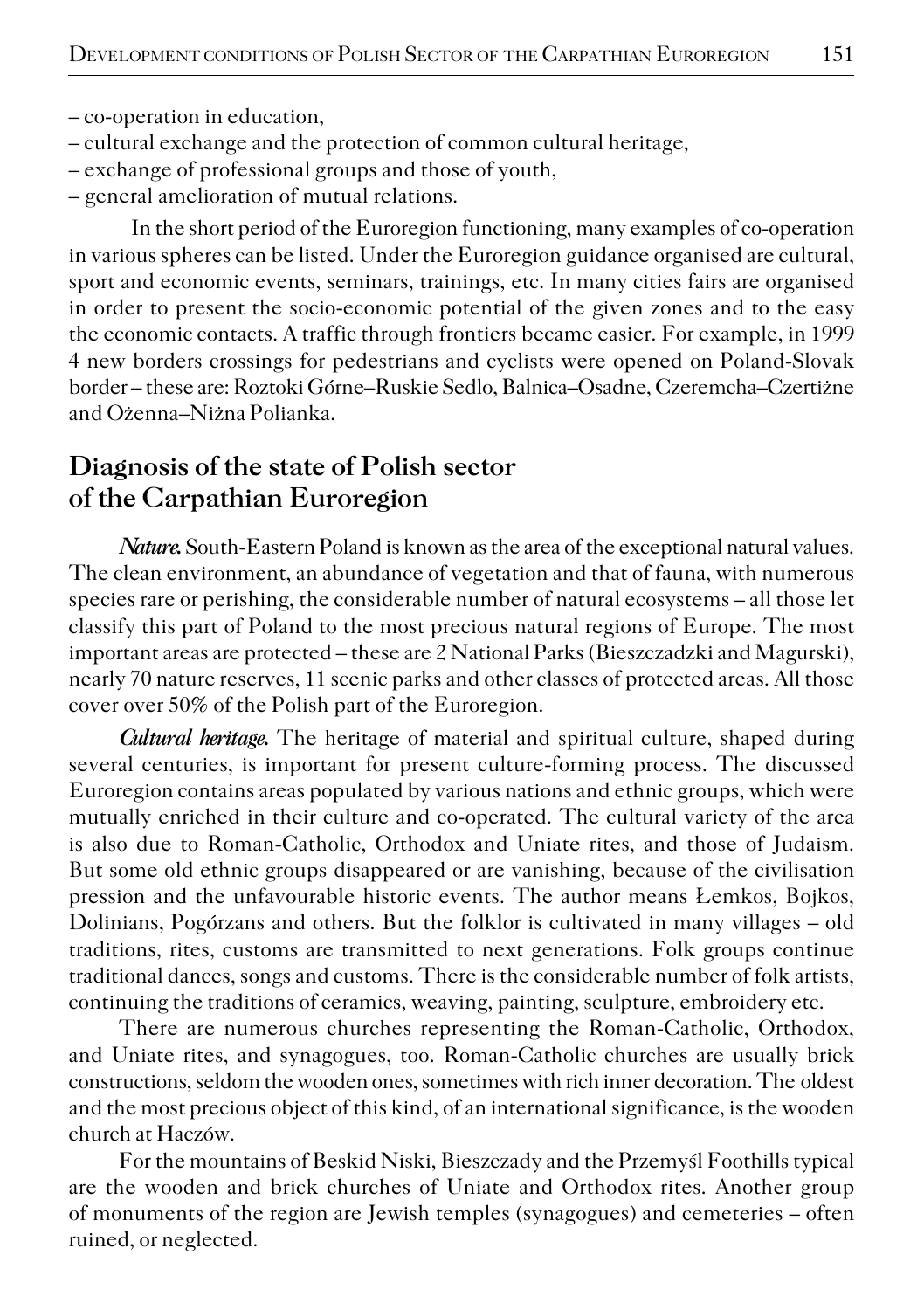*Population.* The Carpathian Euroregion shows in its Polish part the demographical dynamics indices over the national average, thus the demographical youth. The natural increase index amounts about 2,6 per 1000 population (Poland: 0.3). The rural areas of Euroregion concentrate 60% of the total population (Poland: 38%). According to actual estimations, about a half of the local population lives on – pensions or disability payments, the rest – on agriculture or work out of it. Farmers are poorly educated – the half of them have completed only the primary school. The Polish sector of the discussed region is emigratory. The unemployment rate is much over the national one, because in particular districts of the Euroregion it amounted in 2000 17−22%, while in Poland: 15.1% (Powiaty w Polsce, 2001). The share of young and poorly educated people among unemployees is considerable. There is also the so−called "hidden unemployment" in the rural zones. Another negative phenomenon is an accessive concentration of employment in the great privatized plants which have various difficulties in fitting to the market economy conditions. Therefore the indices describing the level of living are below the national averages. That of the population income is also lower – i.e. in 2000 an average salary amounted in the Euroregion districts 1500−1700 zł per month, while in Poland – about 2000 zl (Powiaty w Polsce, 2001).

*Agriculture.* A relic of the past, difficult socio−economic conditions is the obsolete agrarian structure of the region, are observed all over South−Eastern Poland. The farms are fragmented, the man power resources are excessive and the market productivity of local agriculture is low. A disadvantageous phenomenon is the considerable dispersion of plots in the particular holdings and their small size. The average holding covers less than 4 ha (Poland: 7 ha) and is composed of over ten plots.

Such the disadvantageous spatial structure is stable also during the period of actual socio−economic transition. The land turnover hardly exists because the farmers are not interested in the enlarging of their holdings. This size stability is due to functions of those small holdings. Produced food is mostly used by the owner and his family (having also other income sources), treating the farm as the secure if the owner looses the work outside the agriculture. The agriculture is neither market orientated, nor specialised, thus various crops are planted. These are mostly cereals and potatoes, but their yields are much below the national averages. This low productivity is due to poor soils and the low use of fertilizers. As regards the animal sector, the important role is that of milk cattle, sheep and pig breeding. The considerable horse number is typical for the discussed region. Although there are zones showing a defined specialisation (i.e. in horticulture), the production structure is not fit to the small holdings and the considerable man power surpluses. In the market economy conditions the local agriculture becomes more extensive, by the cost reduction, i.e. that of the production means. The fertilizer use index is therefore below the national level.

Basic branches of the food−processing industry are those of meat, mill, fruit and vegetable, milk and sugar. Hoped is the development of labour−consuming production orientations – those of healthy food and food processing. Beside the production fragmentation also the food trade is fragmented. Due to the reintroduction of the market economy, previous trade system was liquidated and the food market became dispersed,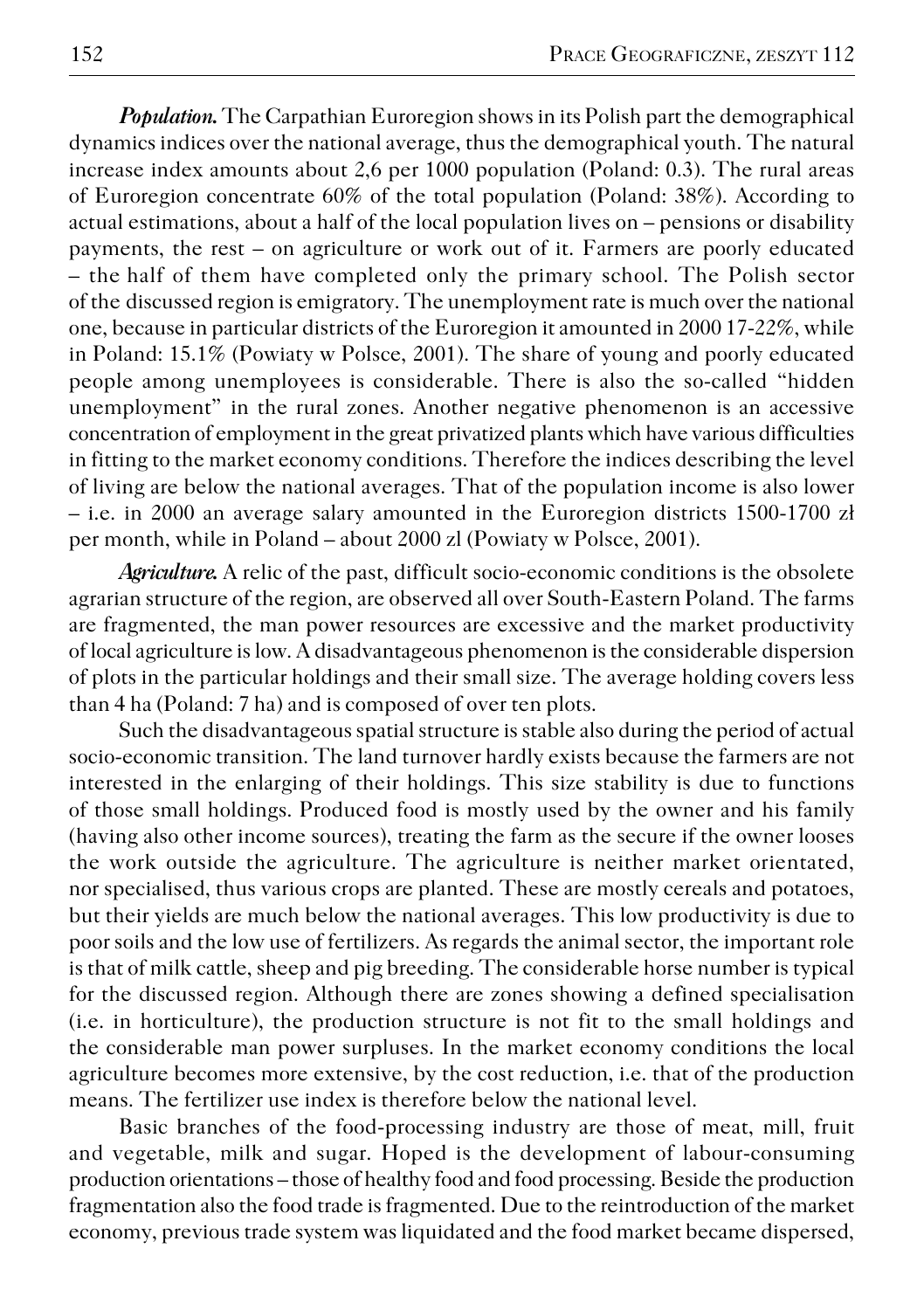which is unfavourable for local holdings, small and economically weak. But arestructuration of the food market in order to create structures similar to the West− European ones have been continued for several years. The author means the professional wholesale trade centre in Rzeszów and the joining of the producers into the productive− marketing groups. Such action in circumstances of the dispersed offer should activate the food market and ameliorate the functioning of local canals of the food distribution. It is important also to use the existing and planned border crossings for the activation of the international food trade (*Strategia ...,* 2000).

 *Forestry.* Forests cover about 36% of the Polish sector of the Carpathian Euroregion – over the national average  $(28.2\%)$ . The greatest forest concentration is observed in its southern part: the district of Bieszczady – 70%, that of Sanok – 50%. Due to continued afforestation, the forest area grows. Areas disadvantageous from the point of view of agriculture are to be afforested. In those forests the game resources are considerable, rare species (elk, fallow deer stag) included, thus they are used as traditional hunting areas, by Polish and foreign hunters. Also live in this part of Poland unique animals, under legal protection, i.e. bisons, bears, lynx, beavers, wolves.

*Industry.* The greatest share in the total production value is that of the food− processing industry, next the chemical industry and the electroengineering one. Such the structure reflects distinctly the economic character of the whole region, where dominate well−developed food−processing enterprises, great chemical plants (Jasło, Dębica, Sanok, Nowa Sarzyna) and the electroengineering ones (Rzeszów, Sanok). At present the production of furniture and various wood objets is developed. This positive trend is due to the growing demand in Poland and abroad, satisfied by numerous small specialized plants.

The main cause of economic difficulties observed in the local industry is the lack of flexibility, which could fit their offer and structure to the market demand. The obsolete and inefficient technology, a low quality of products, the excessive employment and the difficulties in sell (also because of the crisis of the East−European markets) deepened the economic problems of those plants and caused the mass hiring of their employees.

The privatised enterprises and those with the predominated foreign capital participation get along the best with requirements of the market economy. Especially the latter ones show much higher income growth dynamics, in comparison with that registered in basic sectors of Poland's national economy. A good example is the tire factory in Dębica, the greatest company with the predominating share of foreign capital in the region (the share of the Goodyear company capitals amounts some 112 mln USD). Other important plants are: Alima−Gerber (some 30 mln USD) and ICN Polfa (51 mln USD) in Rzeszów, sugar plant in Ropczyce (16 mln USD), the United Biscuits (25 mln USD) and Owens Illinois (17 mln USD) in Jarosław. But the discussed region needs the green field investments (*Strategia......*, 2000).

Both the volume and the dynamics of the foreign investments in the Euroregion are too small, thus its economic growth is too slow. The discussed companies share in the export is small – due to the low attractiveness of the region, because of its underdeveloped market and transport infrastructure.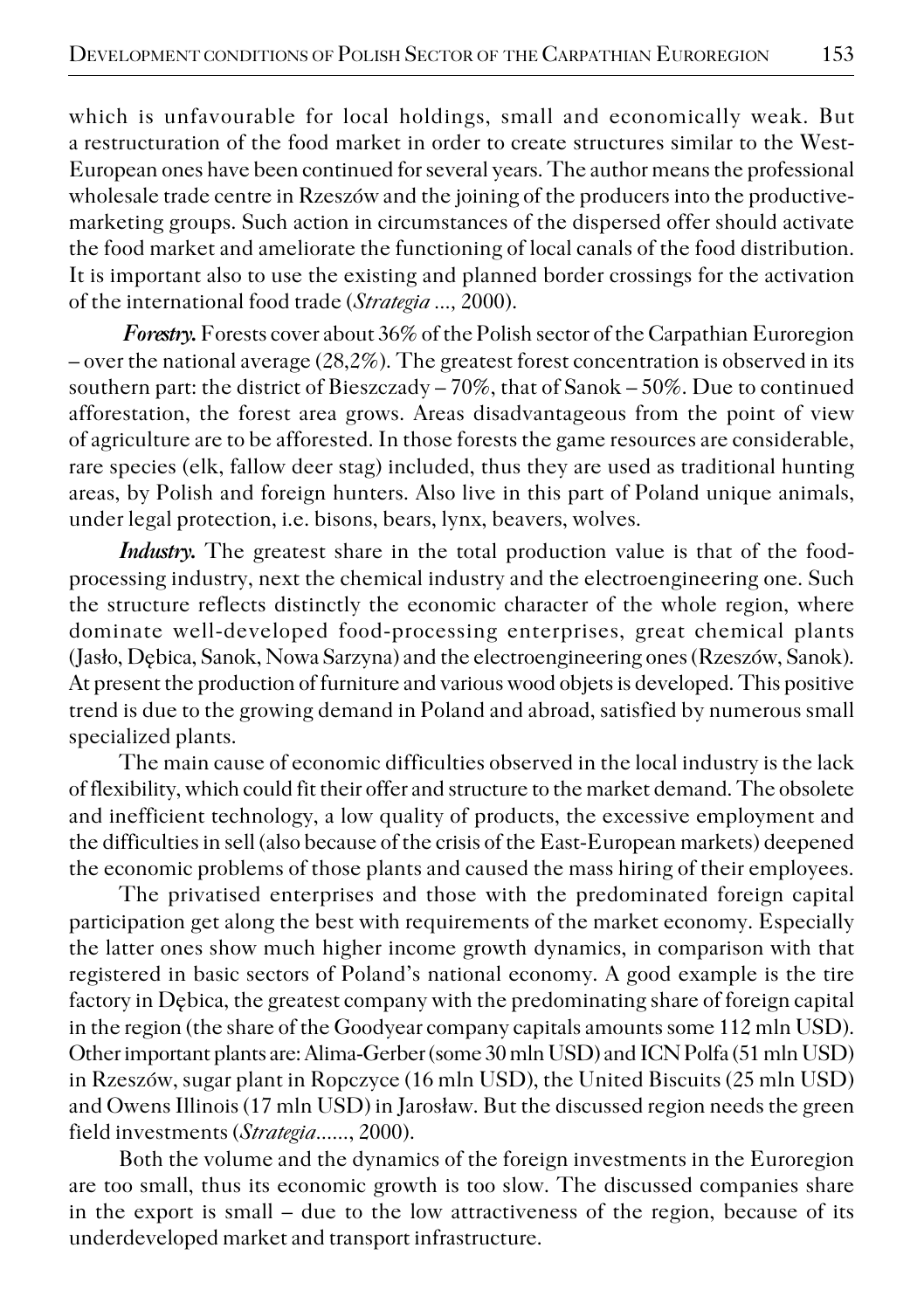There is no strong economic units representing the innovative branches and those of high−tech industry, using the modern technology and know−how, which should use the high scientific and technical potential, existing in some branches of the industry of the discussed Euroregion.

Therefore main actions undertaken in order to make this region more atractive for investors are: the development of transport and economic infrastructure, the greater activity of self−governmental bodies in the searching of such the investors, the use of European funds and the creation of the attractive image of the Euroregion abroad.

*Transport.* The basic network is consisted of national and voivodship roads. Their density is satisfactory, but not their state, if one considers road functions and the traffic intensity. Most of those roads shows the poor state of their surface and the bridges they pass, the intensive building along the roads causes the necessity of the traffic velocity restrictions. Due to the highways lack, the national road network are crucial for the national and international transport. The most important ones are the international roads Germany– Wrocław–Cracow–Rzeszów–Ukraina (Lvov, Kiev) and Warsaw–Rzeszów–Slovakia (Košice).

The poor state of road is one of the basic barriers to the economic growth of the region. The new north-south and east-west roads and those surrounding the main cities should ameliorate the traffic conditions − also should do new bridges on basic rivers, especially on the San.

The rail road pattern and density are sufficient. The main axes of the international importance passes from Western Europe to Ukraina. Its technical state is good, but this railway is underused. Of several important good stations, the most important one is that of Medyka–Żurawica, close to the Poland–Ukraina border, with standard – and wide−gauge lines. The local lines have the infrastructure much worse, thus the general competitiveness of railway transport is poor.

Along Polish−Ukrainian border there are numerous crossings for railway and road traffic, both local and international ones. The greatest is that of Przemyśl, on the international railway line Cracow–Rzeszów–Lvov–Kiev, with the terminal infrastructure for passenger and good transport. In the 90s two railway crossings were opened on this border, and one on Polish−Slovak frontier, too. The greatest road crossing are situated at Medyka (to Ukraina) and at Barwinek (to Slovakia), both serving the passenger and good road traffic and the pedestrian one, too.

Air transport has an airport near Rzeszów, adopted to foreign passenger service. Actually this airport is underused, in spite of reserve of land, possible to be used in its enlarging.

*Tourism.* Polish sector of the Carpathian Euroregion is widely known owing its tourist values. The natural environment, clean and less transformed, the natural landscape, and numerous monuments form the base of the tourism development. The mountain zones are favourable for hiking and skiing. Waters, especially the artifficial lakes, are used for sailing, canoeing and fishing. Famous are the spas of Iwonicz−Zdrój, Rymanów−Zdrój and Horyniec. Since several past years riding and biking have become popular. The sightseeing development is due to the monuments of architecture – the city historic cores, castles and manors, Roman−Catholic churches and monasteries, Uniate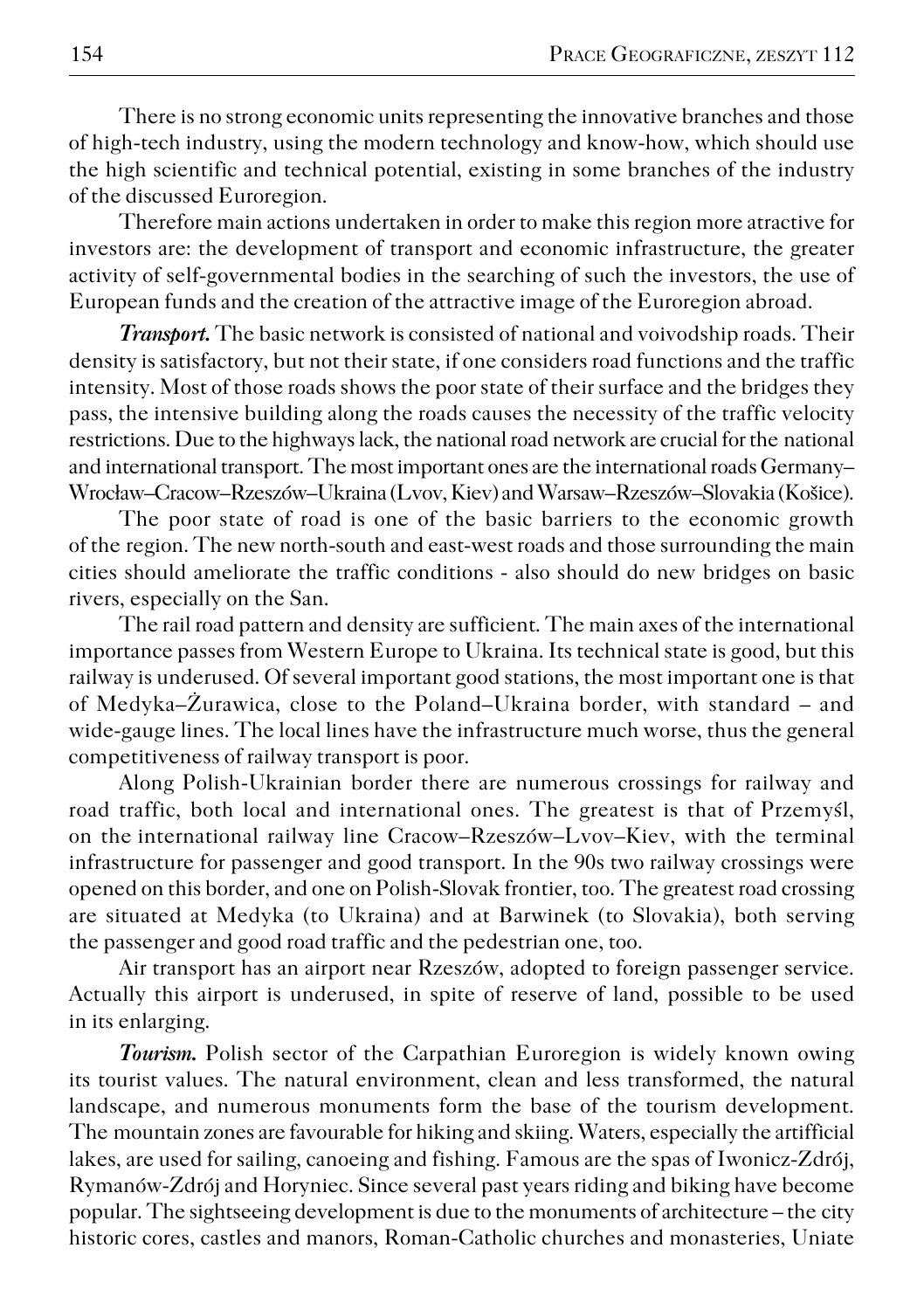and Orthodox churches, several Judaic synagogues. It is worth to mention wooden churches (some of them built in the 15−16<sup>th</sup> c.) and the folk building presented in open air museums (skansens).

But the tourist infrastructure of the discussed region is underdeveloped. The lodging base contains mostly by the low class objects – private rooms, shelters, campings. Actually the agrotourism develops fast. Most of this base is concentrated in the principal tourist zones, those of Bieszczady Mts., Beskid Niski Mts., the spas of Rymanów−Zdrój and Iwonicz Zdrój. All the region is covered by the dense network of signed tourist paths. There are several ten ski−lifts − but rather short. Sanatoria and holiday centres still belong to various enterprises, thus they are not used rationally. The considerable part of lodging base is decapitalized. Sometimes site of those objects, their sanitary level and the use menace the natural environment − this the case of those lying around the Solina Reservoir. The general and technical infrastructure is weak, thus tourist service quality is unsatisfactory and the image of the tourist centres and of the whole region is disadvantageous. Due to de location near the Ukrainian and Slovak borders, the region can develop the local, transit and business tourism, and also the recreation facilities for foreigners.

For the time being, the basic mass of the tourists are Poles. The share of foreigners in the total tourist traffic within the Carpathian Euroregion is minimal. They come mostly from Ukraina, Russia, Slovakia and Germany.

The above presented diagnosis of the actual level particular sectors of the discussed area is completed by the list of its advantages and handicaps, marking the orientations of the further development.

#### *Advantages.*

- natural environment, rather clean,
- tourist attractiveness (both natural and anthropogenic),
- abundant natural resources, the balneological ones included,
- favourable demographical structure (the share of population in the pre−productive age over the national average, the high birth index, the positive migration net),
- underused man power reserves,
- attractiveness for investors,
- population economically active and ingenious.

### *Handicaps:*

- the high share of population working in agriculture, the lack of alternate jobs for rural population,
- the agriculture fragmentated and showing the low productivity,
- incompleted transport and communal infrastructure and that of the environment protection,
- the low urbanization level,
- the low level of self−government incomes,
- excessive inner disproportions of the economic development level,
- insufficient number of companies with predominated foreign capital participation,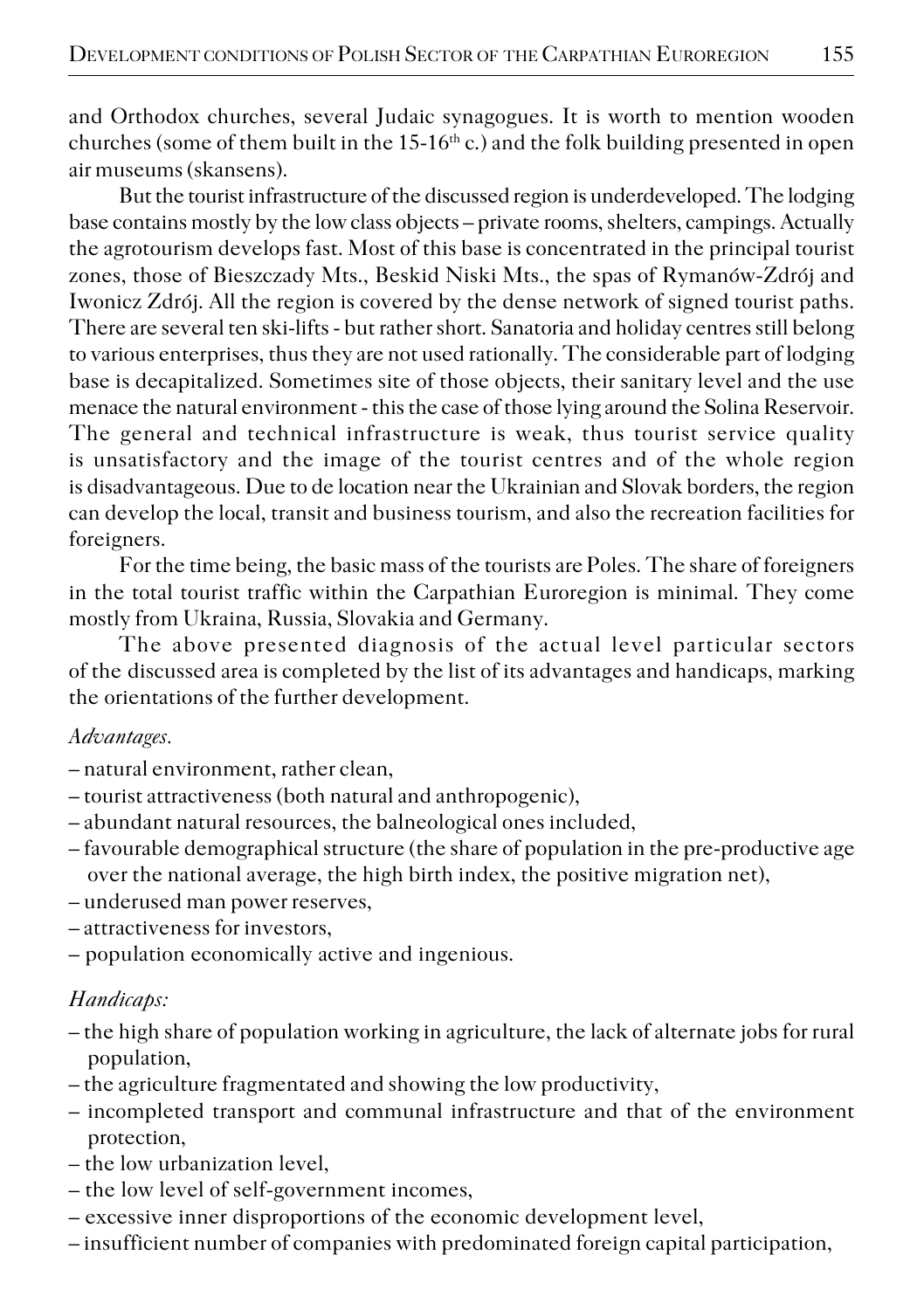– the low level of life quality and that of the GNP per capita,

– weak promotion of the region.

## **Development priorities for Polish sector of the Carpathian Euroregion**

Taking into consideration the natural conditions of this area, its economic and demographical potential and the economic links of the whole Euroregion, the author points out the basic orientations which should be undertaken to guarantee its further socio−economic growth. These are as follows:

- polyfunctional development of rural areas (creating of new jobs in the food−processing services, in industry, trade and other tertiary activities, the tourism included),
- development of private economic units, especially small and low ones,
- development of tourism, based on the natural values and the cultural heritage of the region,
- growth of investments, financed by national and foreign capital,
- modernization and development of transport infrastructure,
- protection of the natural environment,
- cultural activation of the region,
- international co−operation.

To realize the polyfunctional development of rural areas, the improvement of the technical and social infrastructure is necessary – that of roads, waterpipes, sewage treating plants, etc. The tourism, especially the agrotourism, is one the non−agricultural activities which can be practised by the rural population – using the natural values of the countryside. The agrotourism is based not only the local lodging infrastructure (rooms to let in farm houses), but also on the holding products, i.e. the "ecological food" produced on the spot. But the considerable condition of the rural area development (that of the tourism included) is the preventing the natural environment degradation. The development of agriculture and that of the food processing requires the agriculture modernization, especially the improvement of the agrarian structure. The holdings economically strong should be backed, they should be enlarged, the number of holdings and that of population active in agriculture – reduced, the food−processing plants and the food trade enterprises – developed. The farmer co−operatives operating in the production mean purchasing, the food standarization, marketing and sell should be realized. Important will be also the biological progress, i.e. the introduction of more efficient species of plants and animals, better fit to the local natural conditions.

The economic functions of forests, due to the their site in the mountains, are secondary in relation to the non−productive ones, i.e. the water protection and the tourist function. In order to protect those forests, it is necessary to continue the afforestation of the waste lands and the arable ones covered by poor soils, and to create more differentiated biocenoses. The species, age, stage and spatial structures of those forests should be fit to the local natural conditions.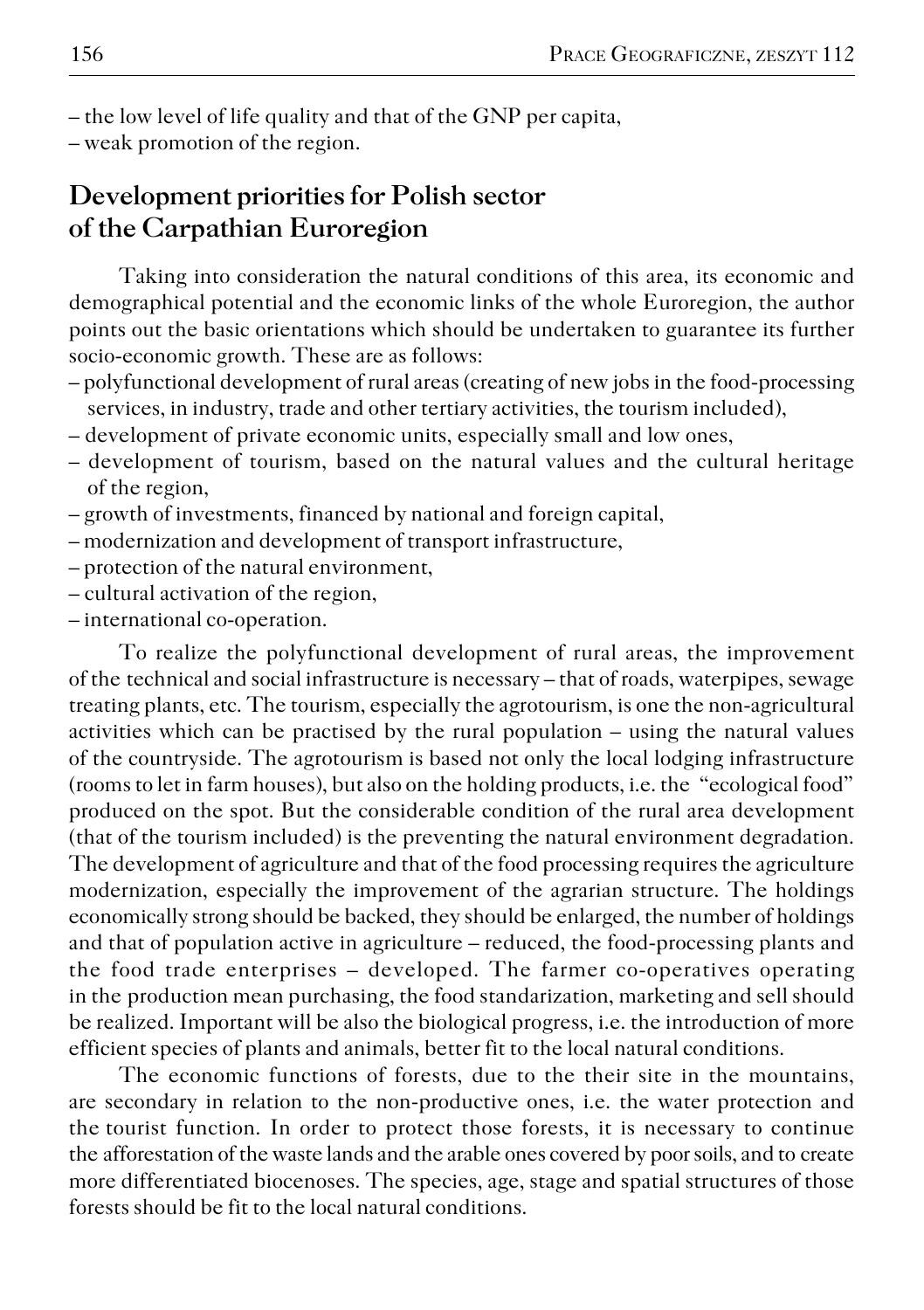The basic factor of the economic growth of the area is the faster adaptation of its industrial plants to the market economy conditions. The completing of restructuration and privatization will make this adaptation easier. Therefore the privatization should be realized faster. As regards the smaller enterprises, its better functioning requires the liquidation of barriers to their growth; the market, financial, legal and organizational ones. The promotion of their production export to the European Union markets and tothose of other countries (Slovakia and Ukraina included) will cause the full use of the discussed enterprises productive potential.

The development of those markets will activate these enterprises, both in national and international scale. To enter into the new market, the enterprises need better information service and the promotion abroad. Polish and foreign businessmen should have closer contacts, by fairs and economic missions. The local exposition and fair centre should be organized.

The development of the investments is the crucial element of the planned development of the whole region − due to it new jobs will appear, the produced goods become more modern and competitive. To make the region more attractive for new investors, the technical infrastructure should be developed, the investment offer prepared and the favourable attitude created. Such the promotion should be orientated both tonational and foreign businessmen and its aim would be an inflow of the capitals, mostly the realization of the direct foreign projects.

But there are considerable restrictions the investments, mostly those concerning the usable space in the mountain zones, attractive for tourists, also those of the land property (undecided partially), the natural environment protection and that of water catchment areas and drinkable water reservoirs, and finally the restrictions connected with agriculture.

The sectors of the national economy having priority from the point of view of further investments are: the tourist infrastructure, manufacturing of motor vehicles, electrical machinery and that of electronics, and clothing industry.

To make tourism more competitive, the tourist infrastructure should be improved. The author means the modernization and development of roads leading to the areas of the greatest tourist interest, the development of parkings, car bicycle, horse and hiking tracks, that of skilifts and other sport and recreational facilities.

The transport pattern plays a crucial role in the economic growth. The violent increase of the car number requires the above mentioned necessity of the road network improvement. Such the modernization will make the discussed area more accessible, for national and foreign investors, thus it will be more attractive. The life quality will improve, the traffic safety included. In the works concerning with road system development and exploitation numerous jobs will be created, also due to the tourist traffic growth.

Very important element of the economic transborder co−operation development should be the international action concerning the natural environment protection. The author means the control over the excessive tourist inflow in order to protect the nature, the co-operation within the existing protected areas (the national and scenic parks), and the co−ordinated actions reducing the water and air pollution level.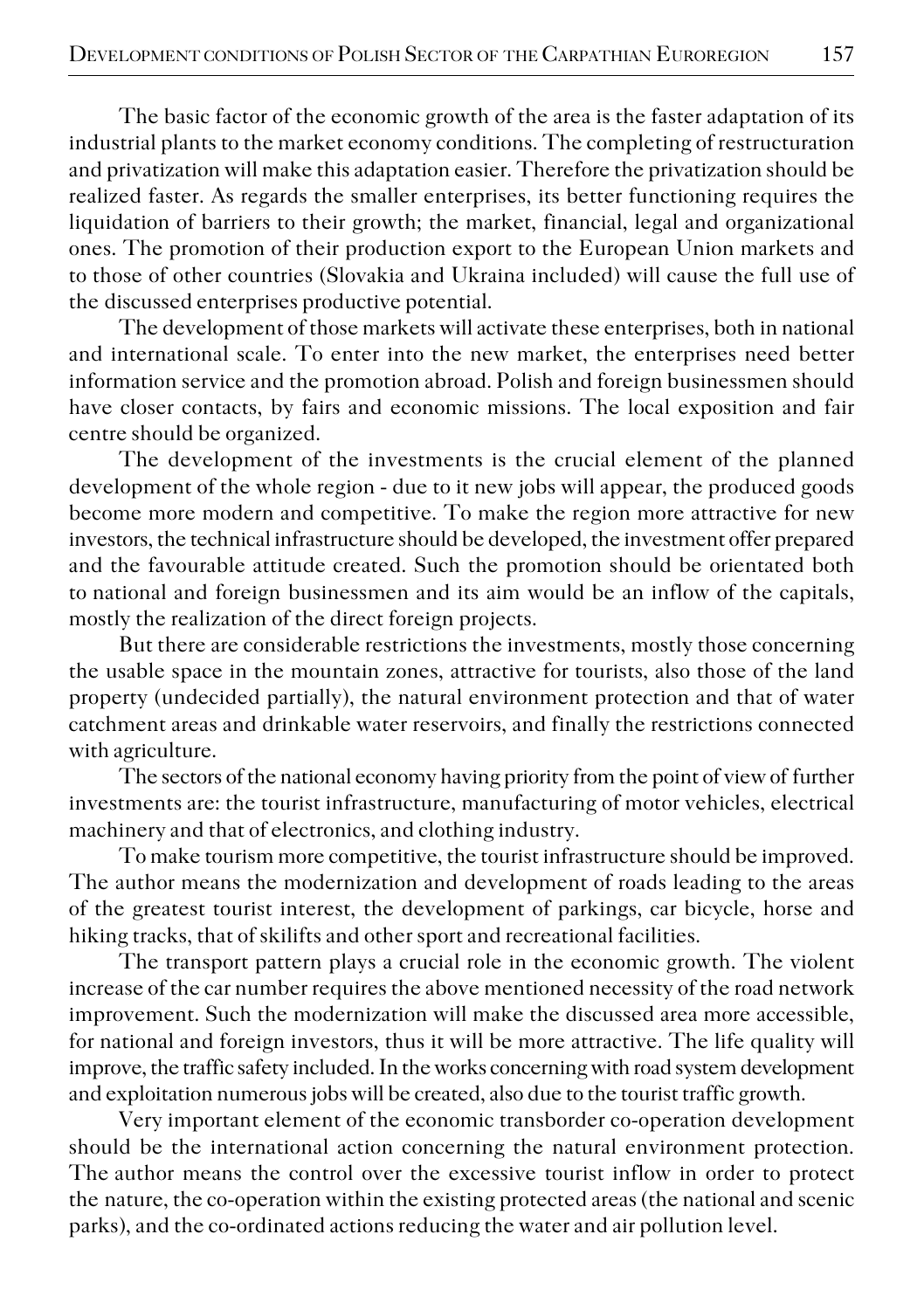#### **References:**

- *Borderlands or transborder regions geographical, social and political problems*, 1998, M. Koter and K. Heffner (ed.), Silesian Institute in Opole, University of Łódź.
- Burzyński T., 2000*, Uwarunkowania rozwoju turystyki w obszarach przygranicznych. Stan i propozycje dalszego rozwoju,* [w:] *Kierunki aktywizacji gospodarczej przez turystykę na obszarach przygranicznych*, Krosno
- Domański B., 2001, *Kapitał zagraniczny w przemyśle Polski. Prawidłowości rozmieszczenia, uwarunkowania i skutki*, Kraków
- Drupka J., 2000, *Promocja i informacja turystyczna południowo−wschodniej Polski i wschodniej Słowacji,* [w:] K*ierunki aktywizacji gospodarczej przez turystykę na obszarach przygranicznych*, Krosno
- *Euroregiony. Mosty do Europy bez granic*, 2000, W. Molendowski and M. Szczepaniak (red.), Elipsa, Warszawa.
- *Euroregiony w nowym podziale terytorialnym Polski*, 1999, GUS, Warszawa–Wrocław
- Jackowski A., 2000, *Turystyka religijna na Podkarpaciu*, [w:] *Kierunki aktywizacji gospodarczej przez turystykę na obszarach przygranicznych*, Krosno
- Kaganek K., 2000*, Turystyka aktywna szansą rozwoju Podkarpacia,* [w:] *Kierunki aktywizacji gospodarczej przez turystykę na obszarach przygranicznych*, Krosno
- Kozanecka M., 1996, *Pogranicze polsko−słowackie i aktualne problemy współpracy,* [w:] J. Kitowski (red.), *Problemy regionalnej współpracy transgranicznej*, Rozprawy i Monografie Wydziału Ekonomicznego, 10, Rzeszów.
- Kozanecka M., 1998, *Bariery, efekty i możliwości rozwoju współpracy transgranicznej w Euroregionie Karpackim,* [w:] J. Kitowski (red.), *Czynniki i bariery regionalnej współpracy transgranicznej – próba syntezy*, Rozprawy i Monografie Wydziału Ekonomicznego, 15, Rzeszów
- Nowakowski M., 2000*, Bieszczady potencjalnym czy rzeczywistym regionem turystycznym,* [w:] *Kierunki aktywizacji gospodarczej przez turystykę na obszarach przygranicznych*, Krosno
- *Powiaty w Polsce*, 2001, GUS, Warszawa
- Ptaszycka−Jackowska D., Baranowska−Janota M., 2003*, Turystyka w polsko−słowackim regionie transgranicznym*, Prace Geograficzne Instytutu Geografii i Gospodarki Przestrzennej UJ, 111, 43−60
- *Rocznik Statystyczny Województwa Małopolskiego 2000*, 2000, Urząd Statystyczny w Krakowie.
- *Rocznik Statystyczny Województwa Podkarpackiego 2000*, 2000, Urząd Statystyczny w Rzeszowie
- *Strategia rozwoju województwa podkarpackiego na lata 2000−2006*, Rzeszów 2000.
- *Strategia zrównoważonego rozwoju (ekorozwoju) Karpat w granicach województwa nowosądeckiego*, A. Manecki (red.), 1998, PAN, 1−3, Kraków
- Suski Z., Heliński P., 1997, *Euroregion Karpacki*, Krosno
- http://www.karpaty.com.pl/euroregion/Poland/